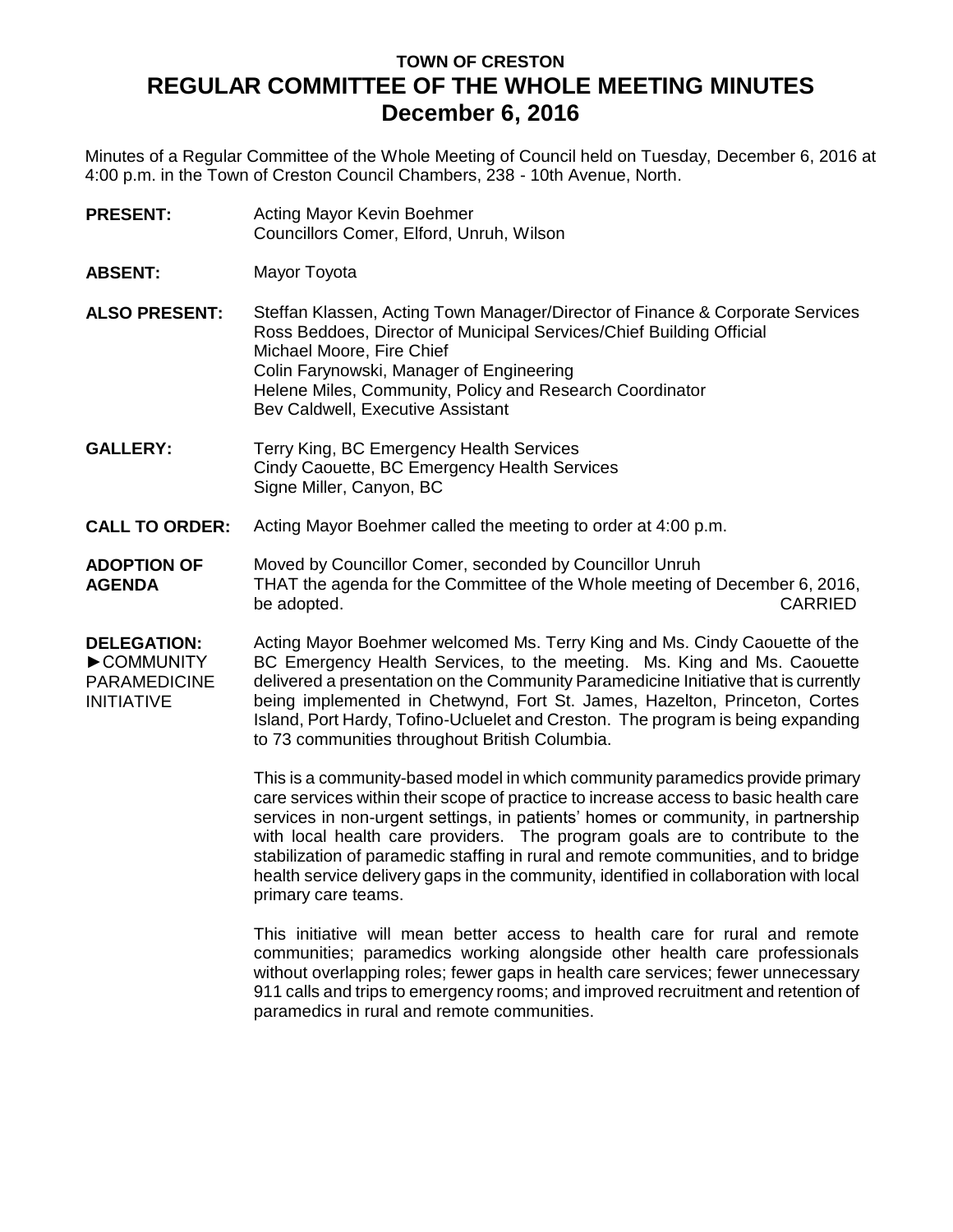The success of the Community Paramedicine Initiative will ultimately depend on the ongoing support of project sponsors and partner stakeholders (currently Provincial Government, Union of BC Municipalities, Health Authorities, Rural Coordination Centre of BC, Ambulance Paramedics of British Columbia, BC Emergency Health Services and Provincial Health Services Authority). Clients (patients) are referred to the program by physicians or health care providers in the community, all of which Ms. King and Ms. Caouette stated they have received good cooperation from.

Acting Mayor Boehmer thanked Ms. King and Ms. Caouette for their presentation.

#### **COUNCIL COMMITTEE**

### **RECOMMENDATION NO. 1:**

►COMMUNITY PARAMEDICINE INITIATIVE THAT Ltr #666 from the BC Emergency Health Services, regarding a presentation on the Community Paramedicine Initiative in the Province of British Columbia, be received.

## ►BUILDING PERMIT **RECOMMENDATION NO. 2:**

REPORT - 2016 THAT Ltr #773 from the Director of Municipal Services, regarding the year to date Building Permit report for the Town of Creston as of December 6, 2016, be received.

#### ►COUNCIL **RECOMMENDATION NO. 3:**

COMMITTEE APPOINTMENTS - 2017 THAT Ltr #771 from the Executive Assistant, regarding Council appointments to Committees for 2017, be received; AND FURTHER, THAT Council approves the following appointments for the year 2017:

- Arrow Creek Water Treatment & Supply Commission Representative: Councillor Elford; Alternate: Mayor Toyota
- Kootenay East Regional Hospital District Director: Councillor Unruh; Alternate Director: Councillor Elford
- School District No. 8 (Kootenay Lake) Board of School Trustees Liaisons: Councillors Comer and Unruh
- Emergency Operations Centre EOC Director: Town Manager Member: Fire Chief Resource: RDCK Emergency Coordinator, Creston, Areas A, B & C Council Liaisons: Mayor Toyota, Councillor Elford
- Municipal Insurance Association of BC Representative: Councillor Elford; Alternate: Councillor Wilson
- Community Arts Council of Creston Representative: Councillor Wilson
- Creston-Kaminoho Friendship Society Representative: Councillor Wilson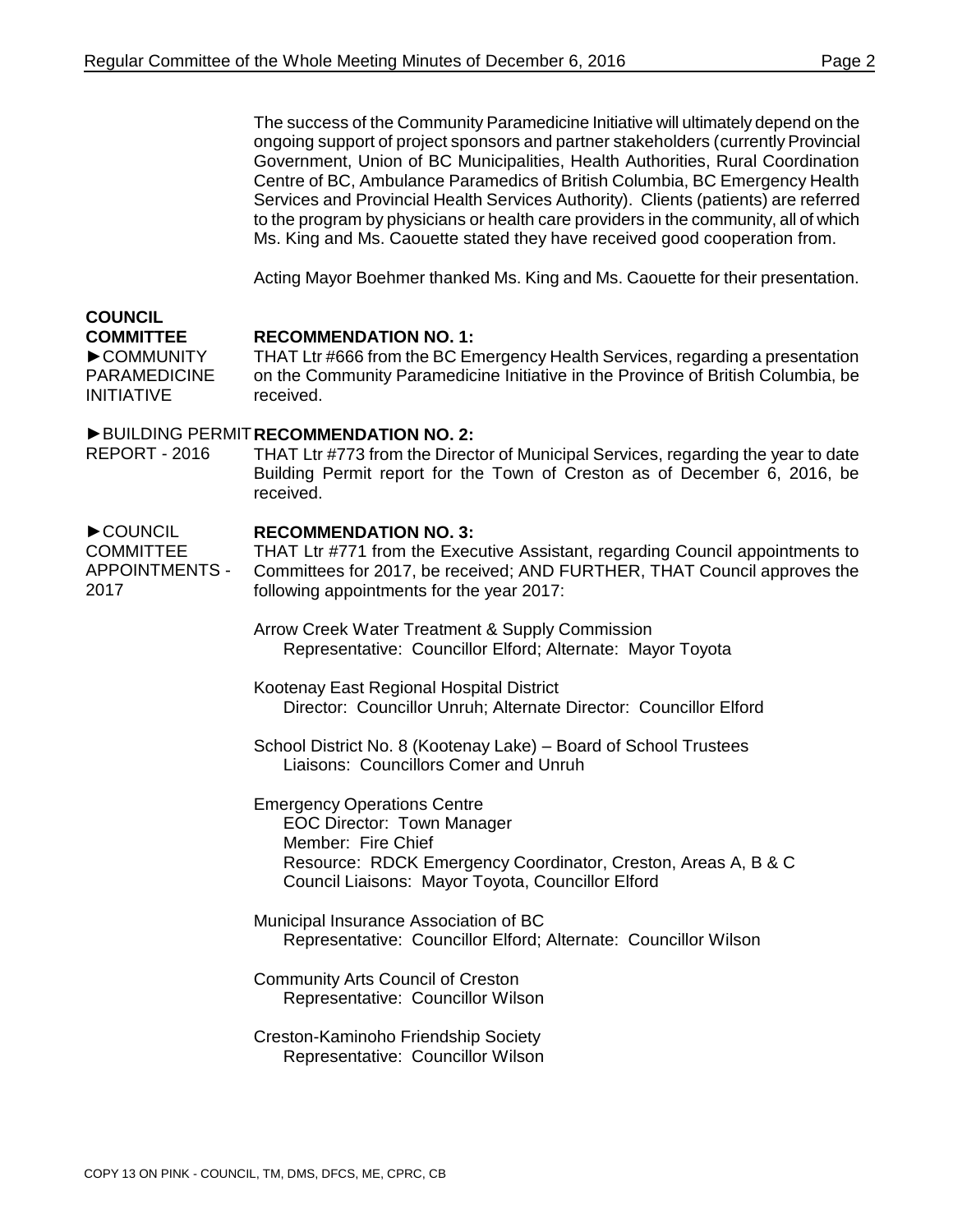| Creston-Kootenay Foundation |                                               |
|-----------------------------|-----------------------------------------------|
|                             | Representatives: Councillors Unruh and Wilson |

Creston & District Community Directed Funds Committee Representative: Mayor Toyota

Creston & District Library Board Representatives: Councillor Comer and Unruh

Creston Valley Blossom Festival Association Representatives: Councillors Unruh and Wilson

Creston Valley Chamber of Commerce Representatives: Councillors Boehmer and Unruh

Creston Valley Community Housing Society Representative: Waiting for By-Election

Creston Valley Community Network Society Representatives: Councillors Boehmer and Comer

Creston Valley Wildlife Management Area Interpretive Centre Committee Representative: Mayor Toyota

Fields Forward Representative: Councillor Comer

Trails for Creston Valley Society Representatives: Councillors Boehmer and Comer

Creston Valley Forest Corporation Director: Councillor Elford; Alternate: Councillor Unruh

Creston Valley Regional Airport Society Liaisons: Mayor Toyota and Councillor Elford

Parcel Tax Roll Review Panel (Foot Frontage) Chair: Councillor Boehmer Members: Councillor Unruh, Director of Finance & Corporate Services

Cemetery Advisory Committee Members: Mayor Toyota, Councillor Boehmer

Creston Valley Youth Network Committee Liaisons: Councillor Boehmer and Comer

►APPOINT AUDITOR

**RECOMMENDATION NO. 4:** THAT the firm of Carr and Medlang be appointed as the Auditors for the Town of Creston for the year 2017.